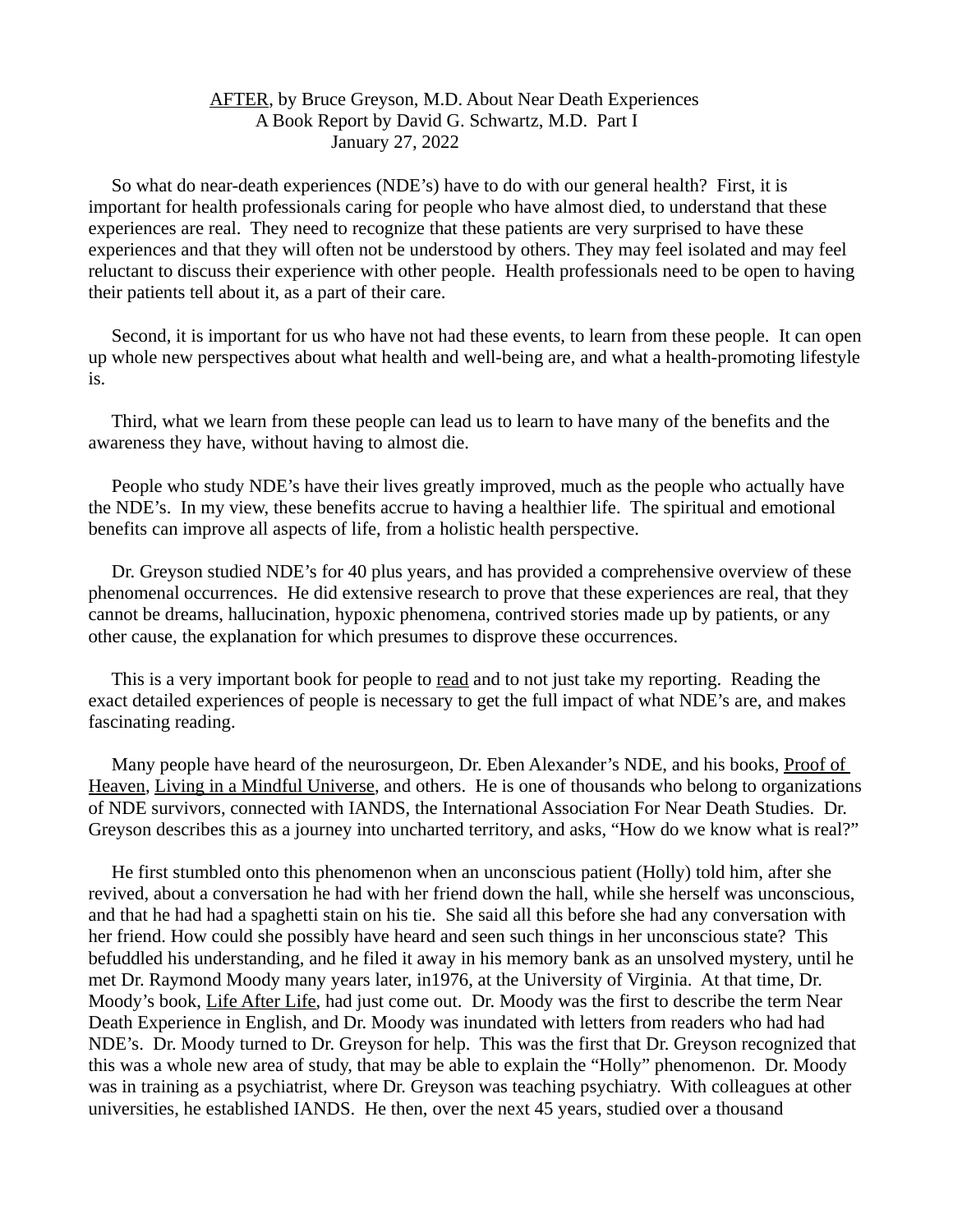questionnaires that he had asked people with NDE's to complete, and he also studied accounts of such experiences throughout history, including in Greek and Roman times.

He remained as scientific as possible in his studies to go over every detail for the critics.

 When you read his book, you could find this scientific discussion a bit boring if you are already convinced of the reality of NDE's, but reading the stories of people is riveting. It is important that we recognize his valuable research to prove to the skeptics these things are real. So what follows here is some of the scientific rigor he had to use to make this phenomenon credible, and able to withstand hard scientific scrutiny.

 When a brain is deprived of oxygen, we would not expect exceptional clarity of thought. Experiencers reported that their thoughts came much faster, clearer, and more logical than usual. Bill was sent flying from an exploding aircraft, and while unconscious and considered to be dead by the triaging emergency personnel, had a whole life review, remembering in clear detail every event from childhood to the present. He was told that his work in this world was not done, and that he had to go back.

 Several experiencers reported having long, complex thoughts, reasoning, and strategizing, compressed into a few seconds. Albert von St. Gallen Heim described his 65 foot fall down a mountain. What he felt in 5-10 seconds could not be described in 10 times that length of time. This sense of slowing or stopping of time, moving forward or backward in time, or timelessness, was common among the experiencers. Many people reported much more vivid vision and hearing than usual.

How could any of these experiences be the product of an impaired brain?

 A quarter of the participants in his research reported a life review, re-experiencing past events in vivid detail, and *as if they were still happening.* The life review often helped people understand previous traumas and abuse and to make changes in their lives to find meaning, and to find closure to loss, defeat, conflict, and guilt.

 Dr. Greyson studied 1600 patients admitted to coronary care, 116 of whom had cardiac arrest. Ten per cent of the cardiac arrest patients reported NDE's. Also 1% of others who did not have full cardiac arrest also had NDE's.

 One of the first things people say is that there are no words to describe the experience. One said, "Try to draw an odor with crayons." So they use familiar concepts to describe it metaphorically, so the description varies according to one's culture and previous life experiences. Many people describe going through a tunnel, but people from countries devoid of tunnels may describe a cave. A truck driver called it a "tailpipe." One person said music was the only thing that could describe the feelings of peace that never left. The description of memories are flattened, simplified and symbolic.

 Dr. Greyson felt as if he needed more training on medical research skills, and he took a position on the faculty of the University of Michigan to study scientific rigor and solid research protocols. In the 1980's he developed the NDE Scale to standardize the definition of an NDE. He found 80 features most often mentioned in the literature, narrowed down by statistical analysis to the 16 most common features, including changes in thinking, emotions, extraordinary perceptions, and "otherworldly" experiences, like seeing deceased loved ones, etc., or religious figures.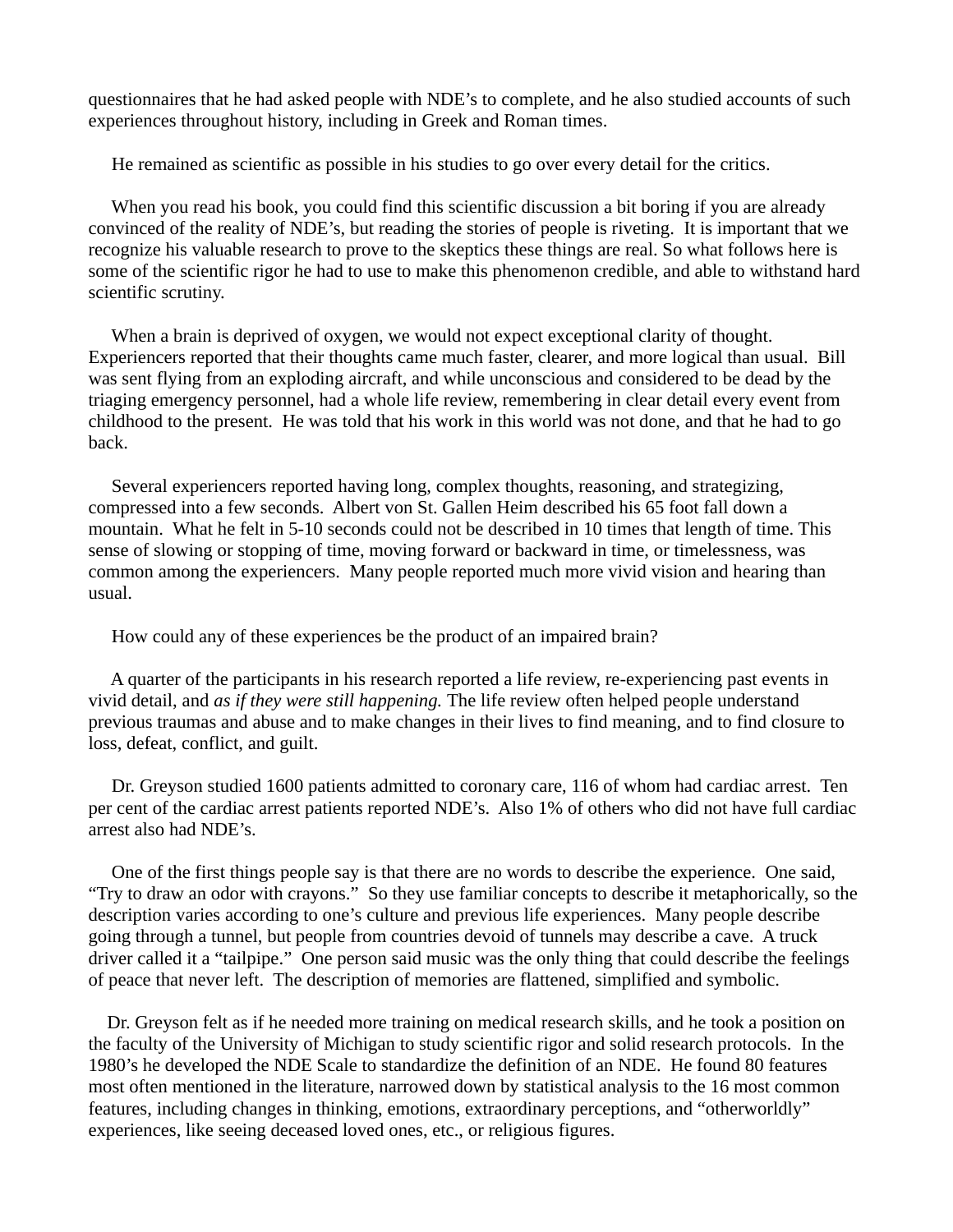Twenty years after he had developed the scale, he asked 2 skeptical scholars who had no interest in NDE's to apply complicated statistical tests to his data. Their analysis confirmed the validity of his scale for men and women, people of all ages, and across many cultures.

 In 1979 he and Ian Stevenson at the University of Virginia, with whom he had been collaborating for many years, jointly published an article in JAMA, which suggested that NDE's could shed some light on continuation of consciousness after death. The article noted that almost all the experiencers became convinced that some part of them will live on after death, sometimes with their experience counteracting their precious beliefs about the afterlife and their previous religious beliefs.

 The JAMA article brought him into the spotlight. An orthopedic surgeon wrote a letter to the editor contending that the discussion of NDE's had no place in a medical journal but belonged to study of religion. Dr's Greyson and Stevenson rebutted the letter, stating that these experiences are definitely of medical value, since they change patients beliefs about dying, their lifestyles, and their attitudes toward medical treatment. Doctors would like to know about these changes, especially since doctors know very little about the physiological changes that take place in the serious illnesses and injuries that give rise to NDE's. Both letters were published in JAMA, and no further comments followed.

 Five years into his position at U. of M., the chairman of the department told him that the medical school was pleased with his teaching and clinical work, but what counted most for promotion and tenure was research, (which was narrowly defined as controlled laboratory experiments), not anecdotes. Studying NDE's did not lend itself to such experiments. The chairman believed in NDE's, and in fact, his father had one, but he said that that is not something they can explain or study. (I would add, *at his institution).* This in spite of the fact that "anecdotes" have been the source of most scientific hypotheses. I would also add that 1 or 2 anecdotes or case studies may not have much statistical significance, but thousands of similar anecdotes constitute a body of evidence that has statistical significance. This same argument has been used against a lot of herbal, nutritional, and other "alternative" medical treatments by the narrow, rigid requirements of double-blind, randomized, controlled trials. The latter is needed for toxic drugs, but for safer treatments, thousands of years of "anecdotal" evidence for traditional herbal medicine should be given credibility. This same narrowminded discounting of NDE research is not science. Science blows up old paradigms, is curious about new data, and is disruptive to ways of thinking that wants to keep the status quo.

 Also many fields of accepted scientific study like astronomy, geology, evolutionary biology, and paleontology cannot be studied with controlled experiments. The British Medical Journal published a tongue-in-cheek article that concluded that there is no scientific evidence supporting the use of parachutes for people who jump out of airplanes because there have been no randomized controlled studies, and all we have is *anecdotal* evidence.

 So he had to decide whether to stay at U. of M. and do research on things other than NDE's and to relinquish his purpose, or to leave. He decided to go back to UVA and join Ian Stevenson to study NDE's. The University of VA has been fairly open minded to studying paranormal phenomena, and does research on parapsychology in the Division Of Perceptual Studies, in the Dept. of Psychiatry and Neurobehavioral Sciences, and has studied evidence for reincarnation.

 Dr. Greyson felt as if he needed to address the issue of mental illness, since people sometimes are accused of being mentally ill after an NDE. They are often referred for psychiatric help after they shared their NDE experience with their doctors. One patient was warned by the nurse to stop talking